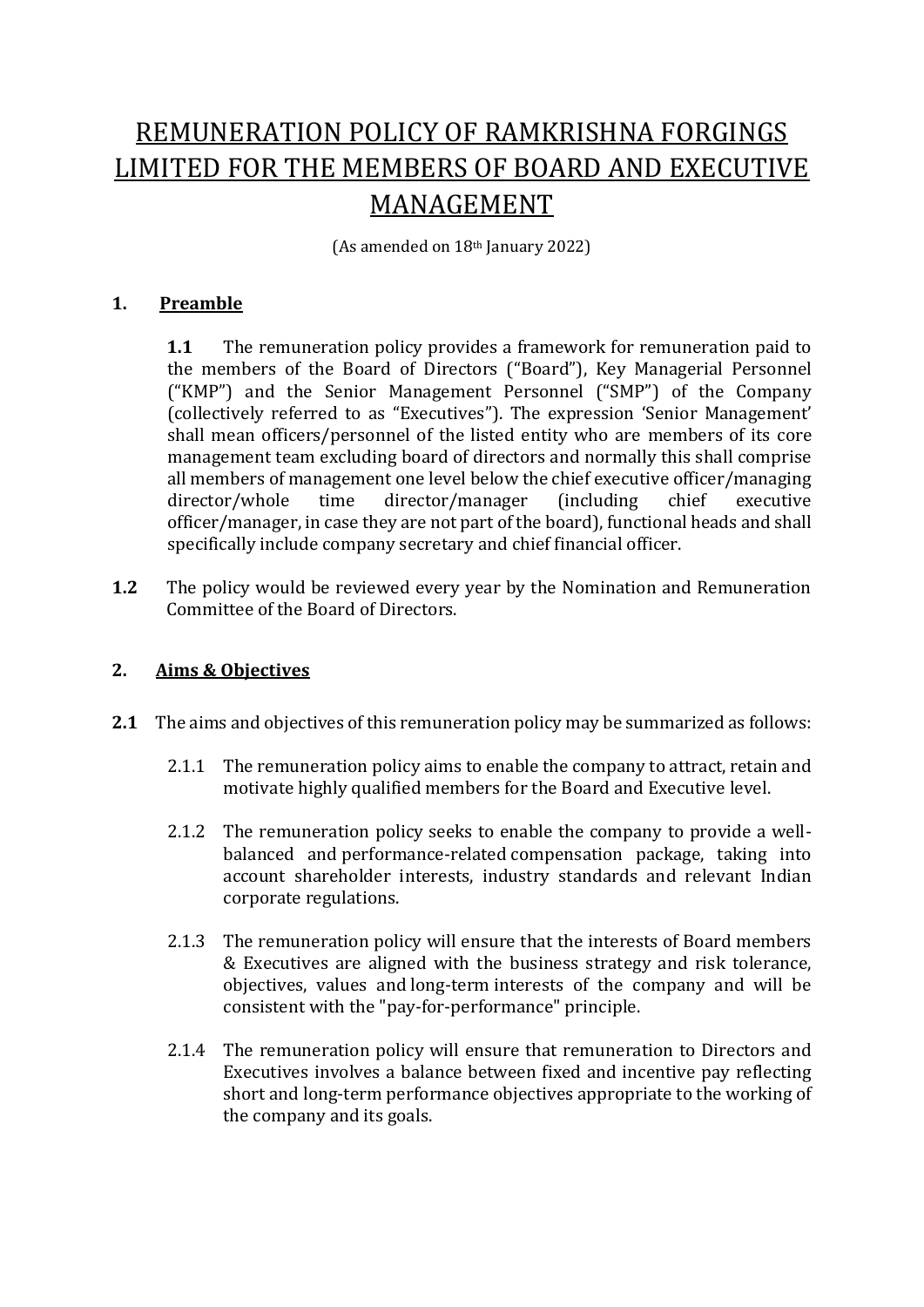## **3. Principles of remuneration**

- **3.1** Support for Strategic Objectives: Remuneration and reward frameworks and decisions shall be developed in a manner that is consistent with, supports and reinforces the achievement of the Company's vision and strategy.
- **3.2** Transparency: The process of remuneration management shall be transparent, conducted in good faith and in accordance with appropriate levels of confidentiality.
- **3.3** Internal equity: The Company shall remunerate the board members and the Executives in terms of their roles within the organisation. Positions shall be formally evaluated to determine their relative weight in relation to other positions within the Company.
- **3.4** External equity: The Company strives to pay an equitable remuneration, capable of attracting and retaining high quality personnel. Therefore the Company will remain logically mindful of the ongoing need to attract and retain high quality people and the influence of external remuneration pressures.
- **3.5** Flexibility: Remuneration and reward offerings shall be sufficiently flexible to meet both the needs of individuals and those of the Company whilst complying with relevant tax and other legislation.
- **3.6** Performance-Driven Remuneration: The Company shall entrench a culture of performance driven remuneration through the implementation of the Performance Incentive System.
- **3.7** Affordability and Sustainability: The Company shall ensure that remuneration is affordable on a sustainable basis.

## **4. Nomination and Remuneration Committee**

- **4.1** The Remuneration and Compensation Committee of the Board of Directors shall be re-named as Nomination and Remuneration Committee. Members of the Committee shall be appointed by the Board and shall comprise of three or more Directors, all of whom shall be non-executive directors out of which not less than **two-thirds** shall be independent directors.
- **4.2** The Chairperson of the Committee shall be an Independent Director.
- **4.3** The Committee shall be responsible for:
	- 4.3.1 Formulating framework and/or policy for remuneration, terms of employment including service contracts, policy for and scope of pension arrangements, etc for Executives and reviewing it on a periodic basis;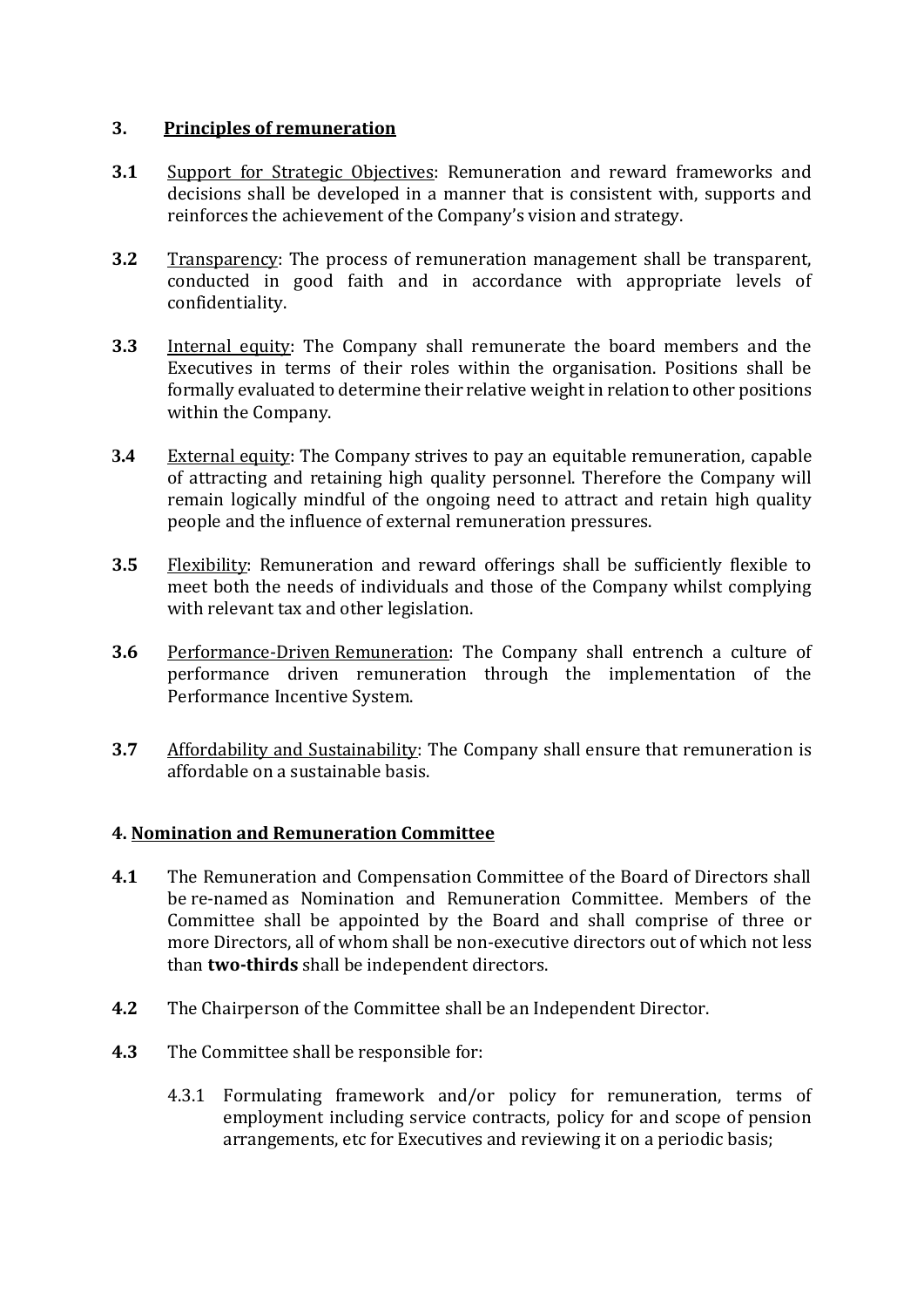- 4.3.2 Formulate the criteria for determining qualifications, positive attributes and independence of a director and recommend to the Board a policy, relating to the remuneration for the Director and Key Managerial Personal.
- 4.3.3 recommend to the board, all remuneration, in whatever form, payable to Senior Management.
- 4.3.4 Identifying persons who are qualified to become directors and who may be appointed as Executives in accordance with the criteria laid down in this policy, recommend to the Board their appointment and removal and carry out their evaluation.
- 4.3.5 Formulating terms for cessation of employment and ensure that any payments made are fair to the individual and the company, that failure is not rewarded and that the duty to mitigate loss is fully recognised;
- 4.3.6 whether to extend or continue the term of appointment of the independent director, on the basis of the report of performance evaluation of independent directors.
- 4.3.7 Devising a Policy on diversity of Board of Directors.
- 4.3.8 specifying the manner for effective evaluation of performance of Board, its committees and individual directors to be carried out either by the Board, by the Nomination and Remuneration Committee or by an independent external agency and review its implementation and compliance.
- 4.3.9 For every appointment of an independent director, Committee shall evaluate the balance of skills, knowledge and experience on the Board and on the basis of such evaluation, prepare a description of the role and capabilities required of an independent director. The person recommended to the Board for appointment as an independent director shall have the capabilities identified in such description. For the purpose of identifying suitable candidates, the Committee may:
	- a. use the services of an external agencies, if required;
	- b. consider candidates from a wide range of backgrounds, having due regard to diversity; and
	- c. consider the time commitments of the candidates."
- **4.4.** The Committee shall:
	- 4.4.1 review the ongoing appropriateness and relevance of the remuneration policy;
	- 4.4.2 ensure that all provisions regarding disclosure of remuneration, including pensions, are fulfilled;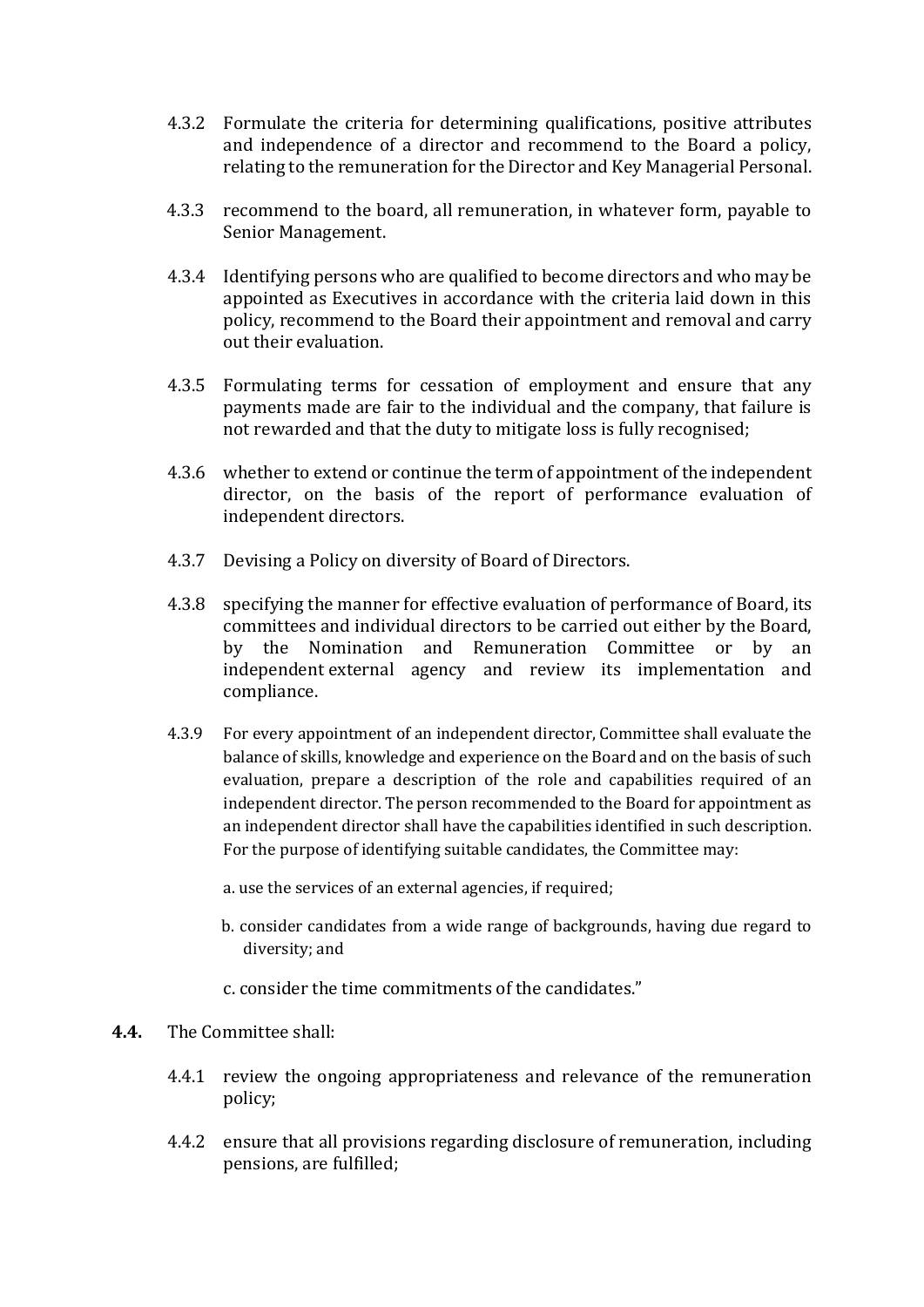- 4.4.3 obtain reliable, up-to-date information about remuneration in other companies;
- 4.4.4 ensure that no director or Executive is involved in any decisions as to their own remuneration;
- **4.5**. Without prejudice to the generality of the terms of reference to the Nomination and Remuneration Committee set out above, the Committee shall:
	- 4.5.1 operate the Company's share option schemes (if any) or other incentives schemes (if any) as they apply to. It shall recommend to the Board the total aggregate amount of any grants to employees (with the specific grants to individuals to be at the discretion of the Board) and make amendments to the terms of such schemes (subject to the provisions of the schemes relating to amendment);
	- 4.5.2 liaise with the trustee / custodian of any employee share scheme which is created by the Company for the benefit of employees or Directors; and
	- 4.5.3 review the terms of executive Directors' service contracts from time to time.

## **5. Procedure for selection and appointment of the Board Members**

#### **5.1**. **Board membership criteria**

The Committee, along with the Board, reviews on an annual basis, appropriate skills, characteristics and experience required of the Board as a whole and its individual members. The objective is to have a Board with diverse background and experience in business, government, academics, technology and in areas that are relevant for the Company's global operations.

In evaluating the suitability of individual Board members, the Committee takes into account many factors, including general understanding of the Company's business dynamics, global business and social perspective, educational and professional background and personal achievements.

In addition, Directors must be willing to devote sufficient time and energy in carrying out their duties and responsibilities effectively. They must have the aptitude to critically evaluate management's working as part of a team in an environment of collegiality and trust.

The Committee evaluates each individual with the objective of having a group that best enables the success of the Company's business.

## **5.2. Selection of Board Members/ extending invitation to a potential director to join the Board**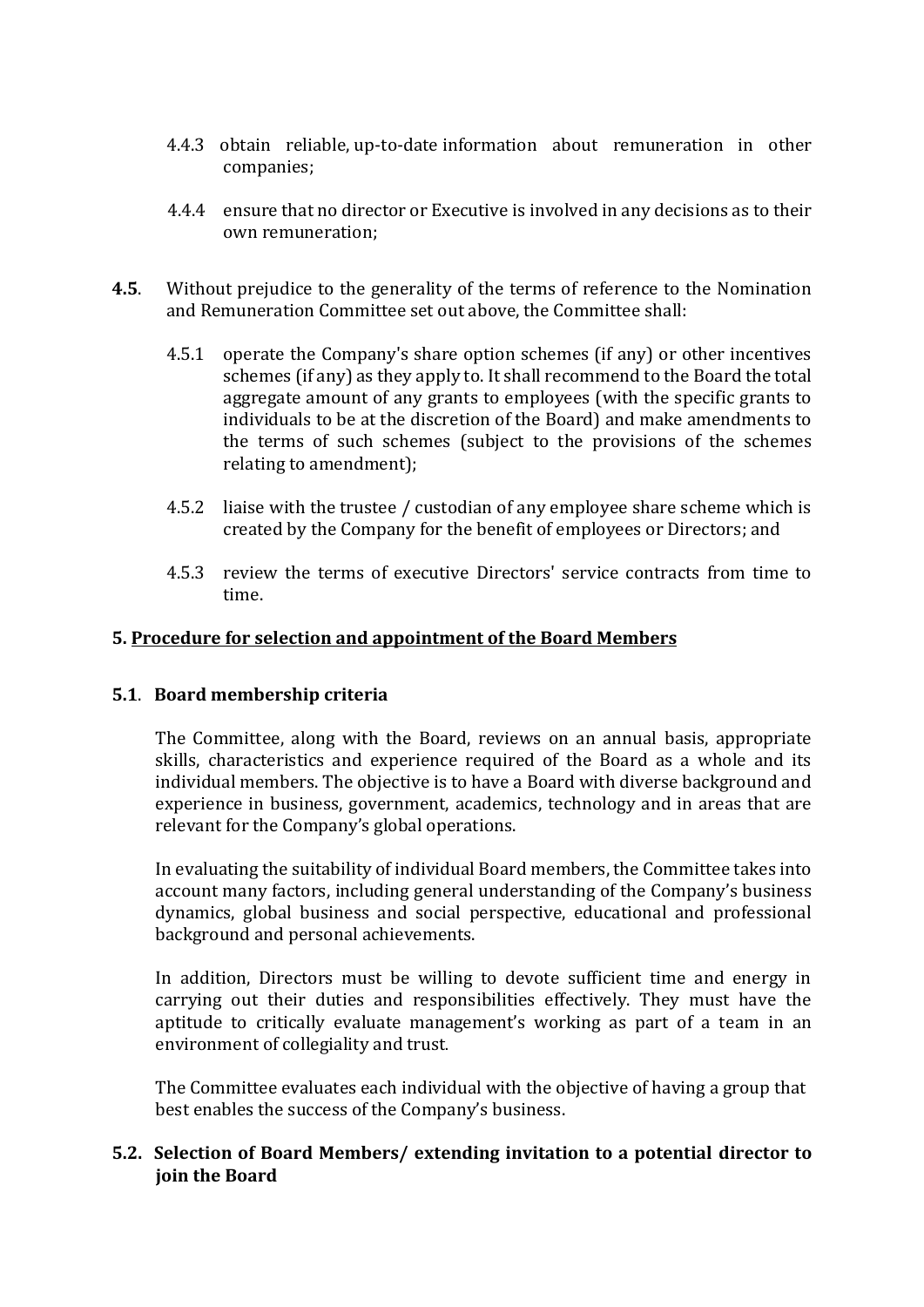One of the roles of the Committee is to periodically identify competency gaps in the Board, evaluate potential candidates as per the criteria laid above, ascertain their availability and make suitable recommendations to the Board. The objective is to ensure that the Company's Board is appropriate at all points of time to be able to take decisions commensurate with the size and scale of operations of the Company. The Committee also identifies suitable candidates in the event of a vacancy being created on the Board on account of retirement, resignation or demise of an existing Board member. Based on the recommendations of the Committee, the Board evaluates the candidate(s) and decides on the selection of the appropriate member. The Board then makes an invitation (verbal / written) to the new member to join the Board as a Director. On acceptance of the same, the new Director is appointed by the Board.

## **6. Procedure for selection and appointment of Executives other than Board Members**

- 6.1 The Committee shall actively liaise with the relevant departments of the Company to study the requirement for management personnel, and produce a written document thereon;
- 6.2 The Committee may conduct a wide-ranging search for candidates for the positions of Employees within the Company, within enterprises controlled by the Company or within enterprises in which the Company holds equity, if any, and on the human resources market;
- 6.3 The professional, academic qualifications, professional titles, detailed work experience and all concurrently held positions of the initial candidates shall be compiled as a written document;
- 6.4 A meeting of the Committee shall be convened, and the qualifications of the initial candidates shall be examined on the basis of the conditions for appointment of the Employees;
- 6.5 Before the selection of Employee, the recommendations of and relevant information on the relevant candidate(s) shall be submitted to the Board of Directors;
- 6.6 The Committee shall carry out other follow-up tasks based on the decisions of and feedback from the Board of Directors.

## **7. Compensation Structure**

## **(a) Remuneration to Non-Executive Directors:**

The Non-executive Directors of the company are paid remuneration by way of sitting fees only for attending the meetings of the Board of Directors and its Committees. The sitting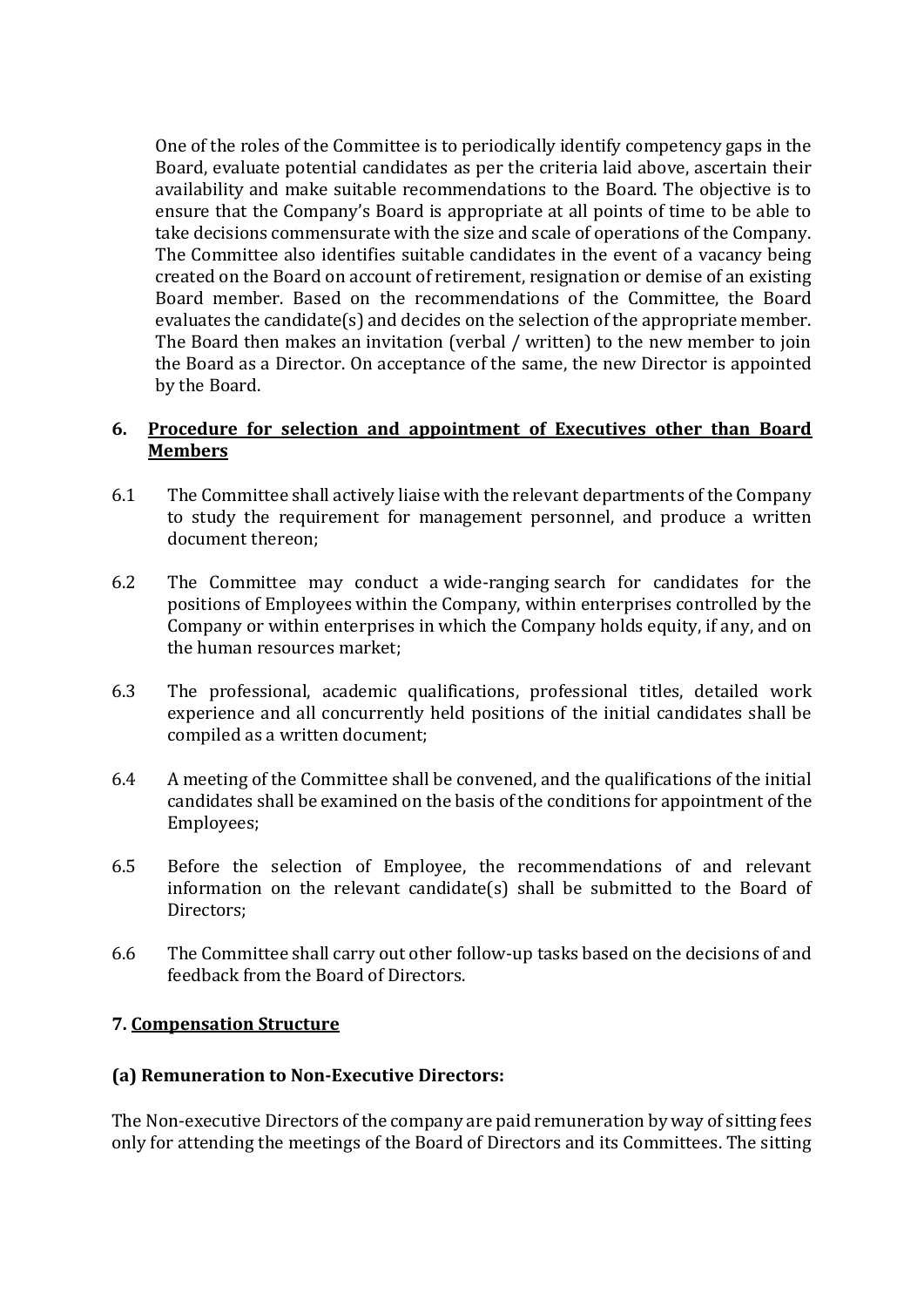fees paid to the Non-executive Directors for attending meetings of Board of Directors and Committees shall be as approved by the Board from time to time.

Beside the sitting fees they are also entitled to reimbursement of expenses. The Nonexecutive Directors of the Company are not paid any other remuneration or commission.

The sitting fees of the Non-executive Directors for attending meetings of Board of Directors and the Committees of Board of Directors may be modified or implemented from time to time only with the approval of the Board in due compliance of the provisions of Companies Act, 2013.

## **(b) Remuneration to Executive Directors, Key Managerial Personnel(s) (KMPs) & Senior Management Personnel (s) (SMPs):**

The Company has a credible and transparent framework in determining and accounting for the remuneration of the Managing Director / Whole Time Directors (MD/WTDs), Key Managerial Personnel(s) (KMPs) and Senior Management Personnel(s) (SMPs). Their remuneration shall be governed by the external competitive environment, track record, potential, individual performance and performance of the company as well as industry standards. The remuneration determined for MD/WTDs, KMPs and SMPs are subjected to the approval of the Board of Directors in due compliance of the provisions of Companies Act, 2013. The remuneration for the KMP and the SMP at the time of the appointment and subsequent increments shall be recommended by the Committee and approved by the Board.

As a policy, the Executive Directors are neither paid sitting fee nor any commission.

## **8. Role of Independent Directors**

- 8.1 The Committee shall, in consultation with the Independent Directors of the Company, prepare and submit this policy to the Board for its approval.
- 8.2 The Independent Directors shall have power and authority to determine appropriate levels of remuneration of executive directors and Employees and have a prime role in appointing and where necessary recommend removal of executive directors and Employees.

## **9. Approval and publication**

- 9.1 This remuneration policy as framed by the Committee shall be recommended to the Board of Directors for its approval.
- 9.2 This policy shall be hosted on the Company's website.
- 9.3 The policy shall form part of Director's report to be issued by the Board of Directors in terms of Companies Act, 2013